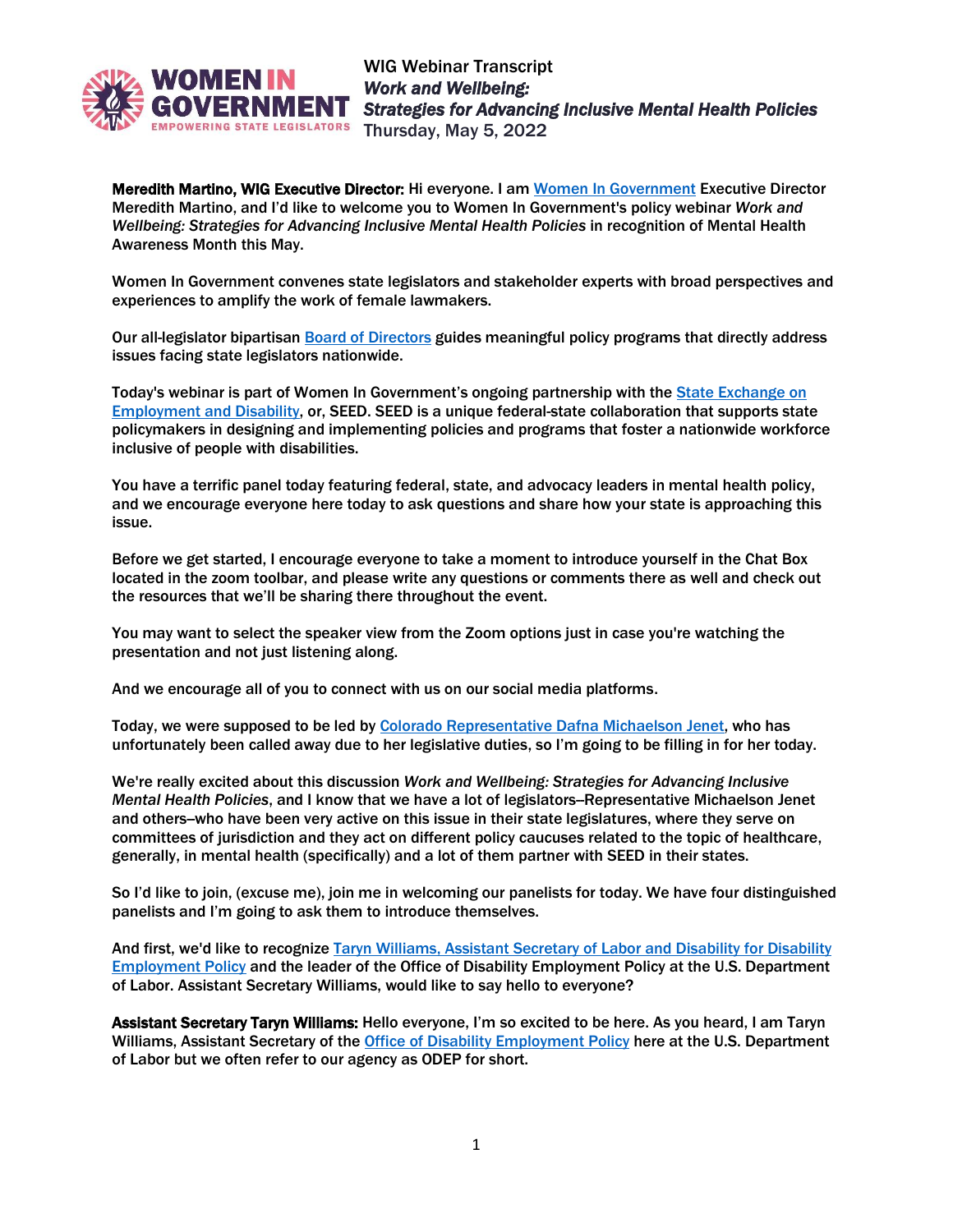Meredith Martino, WIG Executive Director: Fantastic, thank you so much. We're also joined by [Pennsylvania State Representative](https://www.legis.state.pa.us/cfdocs/legis/home/member_information/house_bio.cfm?id=1859) Wendi Thomas who serves on her state's bipartisan Mental Health Caucus. Representative Thomas?

PA State Representative Wendi Thomas: Hi, thank you so much for including me. I look forward to the discussion. It's a very, very important issue, and I co-Chair of the Caucus with Representative Slosberg and I see his staff is on so that's great. It's a very important issue to us and I'm glad to be here today.

Meredith Martino, WIG Executive Director: Thank you so much. And next we'd like to recognize Connecticut State Representative [and Women In Government State Director Michelle Cook,](https://www.housedems.ct.gov/Cook) who has been recognized as Legislator of the Year by Connecticut's Northwest Regional Mental Health Board. Representative Cook?

CT State Representative Michelle Cook: Hi, good afternoon, everyone, or good morning for us. We just finished our legislative session a little after midnight and I'm honored to be here and thank you all for the great work that you do. I am in my 14<sup>th</sup> year here at the statehouse. I am a Deputy Speaker and I sit on Public Health & Human Services and Education [committees] so for me, this is just such a huge passion and I'm happy to be here and I look forward to all of the information.

Meredith Martino, WIG Executive Director: Fantastic. And last but certainly not least, we want to welcome Debbie [Plotnick](https://mhanational.org/debbie-plotnick) who is Executive Vice President for State and Federal Advocacy at [Mental](https://mhanational.org/)  [Health America,](https://mhanational.org/) where she works nationwide with lawmakers and advocacy groups across the full spectrum of mental and behavioral health policy and access to care. Debbie?

Debbie Plotnick, Mental Health America: Thank you, Meredith, and thank you to Women In Government and the SEED Program-which I've worked with for the last few years-for inviting me here today. I'm really honored. And hello to Pennsylvania Representative Thomas who would have been my State Representative if I still lived at my home base in Bucks County, Pennsylvania. And so nice to meet you, Michelle Cook, and always a pleasure to see Assistant Secretary Williams.

And I'm sorry that Representative Dafna Michaelson Jenet has been unable to join us. She is a wonderful Mental Health Champion and Mental Health America ha[s recognized her](https://www.coloradopolitics.com/hot-sheet/herod-michaelson-jenet-get-high-profile-praise-for-mental-health-advocacy/article_104f34eb-30b2-5372-ac6f-ae4bea66b130.html) as such. Thank you.

Meredith Martino, WIG Executive Director: The mental health crisis in the U.S. pre-dates COVID. As recently as 2019, the [Centers for Disease Control](https://www.cdc.gov/mentalhealth/learn/index.htm#:~:text=1%20in%205%20Americans%20will,illness%20in%20a%20given%20year.&text=1%20in%205%20children%2C%20either,a%20seriously%20debilitating%20mental%20illness.&text=1%20in%2025%20Americans%20lives,bipolar%20disorder%2C%20or%20major%20depression.), the [National Institutes of Mental Health](https://www.nimh.nih.gov/health) and others were already reporting that approximately 1 in 5 Americans experiences one or more mental health, behavioral health, or substance use disorders. By June 2020, that number had risen to [4 in 10](https://www.kff.org/other/state-indicator/adults-reporting-symptoms-of-anxiety-or-depressive-disorder-during-covid-19-pandemic/?currentTimeframe=0&sortModel=%7B%22colId%22:%22Location%22,%22sort%22:%22asc%22%7D) for anxiety and depression. The pandemic not only exacerbated the mental health crisis but also illuminated the many challenges individuals and families face in accessing care.

Today, we'll focus on mental health in the workplace as an integral part of the national post-pandemic recovery and what each of us brings to the table in building supportive and inclusive work environments.

Assistant Secretary Williams, I'd like to start with you. Could you share with our audience a little bit about your role at the U.S. Department of Labor with the Office of Disability Employment Policy and how your agency works with state-level policymakers, such as Representative Cook and Representative Thomas?

Assistant Secretary Taryn Williams: Absolutely and thank you again for having me here today. It truly is an honor to be with you during this month, in particular when we are recognizing Mental Health Awareness Month.

For those of you who aren't familiar with ODEP, we are a sub-cabinet-level agency within the U.S. Department of Labor that reports directly to the Secretary of Labor, and we were established by Congress more than 20 years ago to facilitate greater collaboration across policies programs and agencies to promote employment opportunities for people with disabilities. And that truly includes all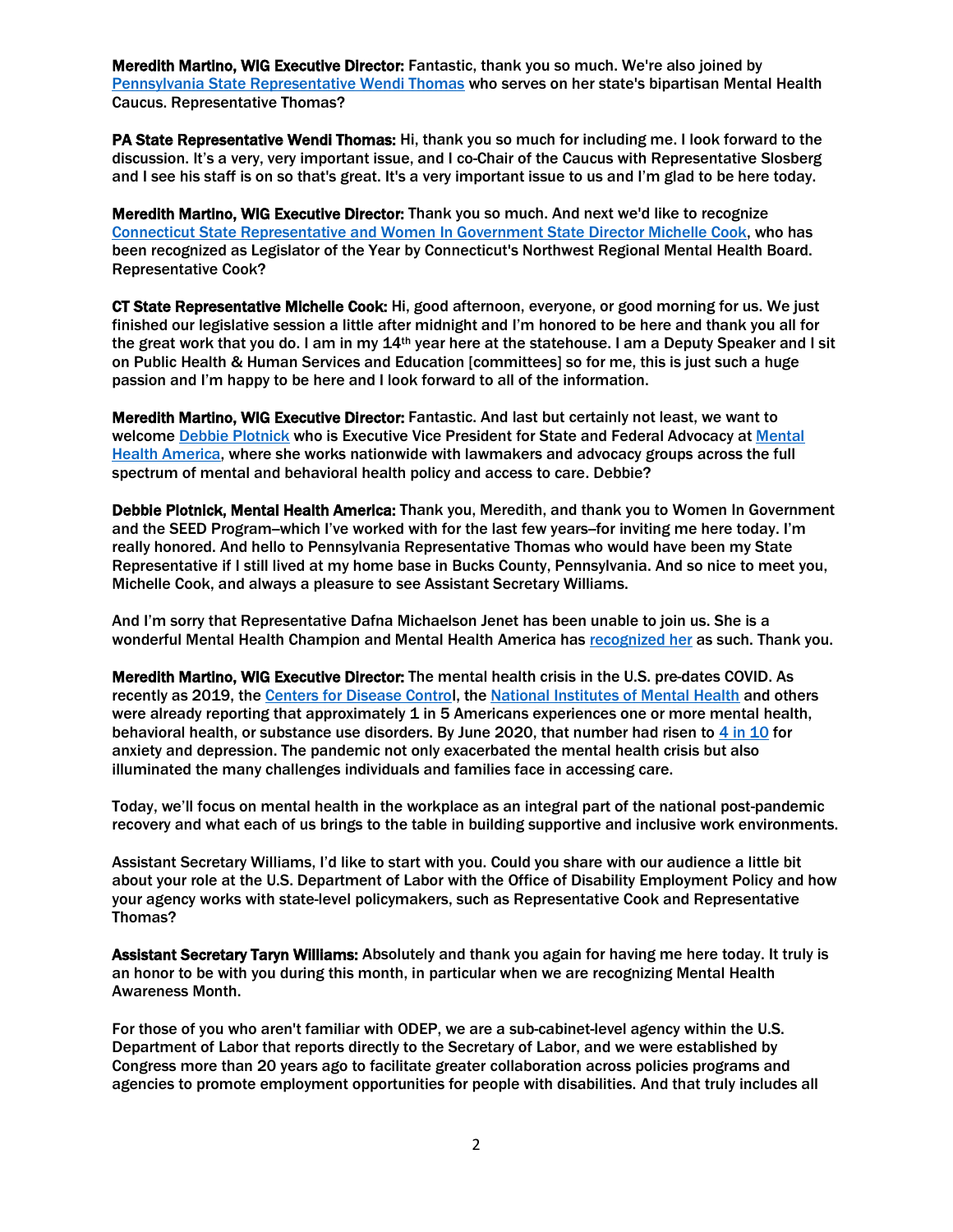types of disabilities, including, of course, mental health conditions. And as I'm sure many of you are aware, certainly it's one of the reasons why we're here today.

Our nation is facing a mental health crisis and it is greatly exacerbated by the COVID-19 pandemic, as well as societal inequities that are causing historically marginalized communities to shoulder an even greater burden. Data from the National Center for Health Statistics (their [household pulse survey\)](https://www.cdc.gov/nchs/covid19/pulse/mental-health.htm) show that anxiety and depression symptoms have risen sharply over the past two years, overall, and that Black Americans report higher levels than other parts of the population. We know this is for a variety of complex reasons including cultural norms and systemic barriers to accessing assistance for their mental health needs.

We also know that people who are experiencing lingering symptoms from COVID-19-which is a condition that we commonly referred to as "long COVID"-that they are reporting anxiety, stress and other mental health conditions. So, I think it's fair to say, this is impacting our workplaces and, really, our nation and across the globe.

And whether you are a remote employee experiencing isolation, or an essential worker facing stress and uncertainty, a friend or a caregiver to someone with a mental health condition, or, managing a mental health condition yourself, the past two years have really reinforced that we all have mental health needs.

And so, you asked also about the work that we're doing and how we do it at ODEP, and. I want to say that we are truly happy to call WIG a partner in our [State Exchange on Employment and Disability](https://www.dol.gov/agencies/odep/state-policy) or SEED.

And if you aren't aware of SEED already, it's an ODEP-funded, really unique state-federal collaboration that supports state and local governments in adopting and implementing inclusive policies and best practices that lead to increased employment opportunities for people with disabilities, and SEED is engaged in a number of activities focused around mental health in the workplace. So we're seeing firsthand how legislators, like you, are adopting effective mental health-related policies, plans and practices.

And I would note that these policies span from everything: from non-discrimination, parity, and mental health benefits; to peer-counseling strategies (which we know to be critical); to paid sick and family leave; to tele-mental health, and to behavioral health workforce shortages and state sources and support systems.

So, it's important, and what we found in our work at ODEP is oftentimes, the state is a critical partner. It's not just about the federal government coming in and saying, "thou shall", but instead about states working closely with other states peer-mentoring each other to develop and advance and replicate best practice. And we-as federal, state and local government-it's so important that we're having these conversations, since we know we're all facing a major challenge in ensuring that the mental health needs of employees, including behavioral health and substance use treatment needs, are being met.

I'll stop there.

Meredith Martino, WIG Executive Director: Thank you so much Assistant Secretary Williams. I'd like to hear a little bit of background from our state legislators.

Representative Thomas and Representative Cook could each of you describe your state's mental health landscape over the last couple of years and Representative Thomas let's start with you. You serve on Pennsylvania's Mental Health Caucus. What were Pennsylvania's existing challenges around mental health going into the pandemic and how did the pandemic effect mental health policy response in your state?

PA State Representative Wendi Thomas: Thank you, and it was good to hear from Assistant Secretary Williams and what's happening at the federal level.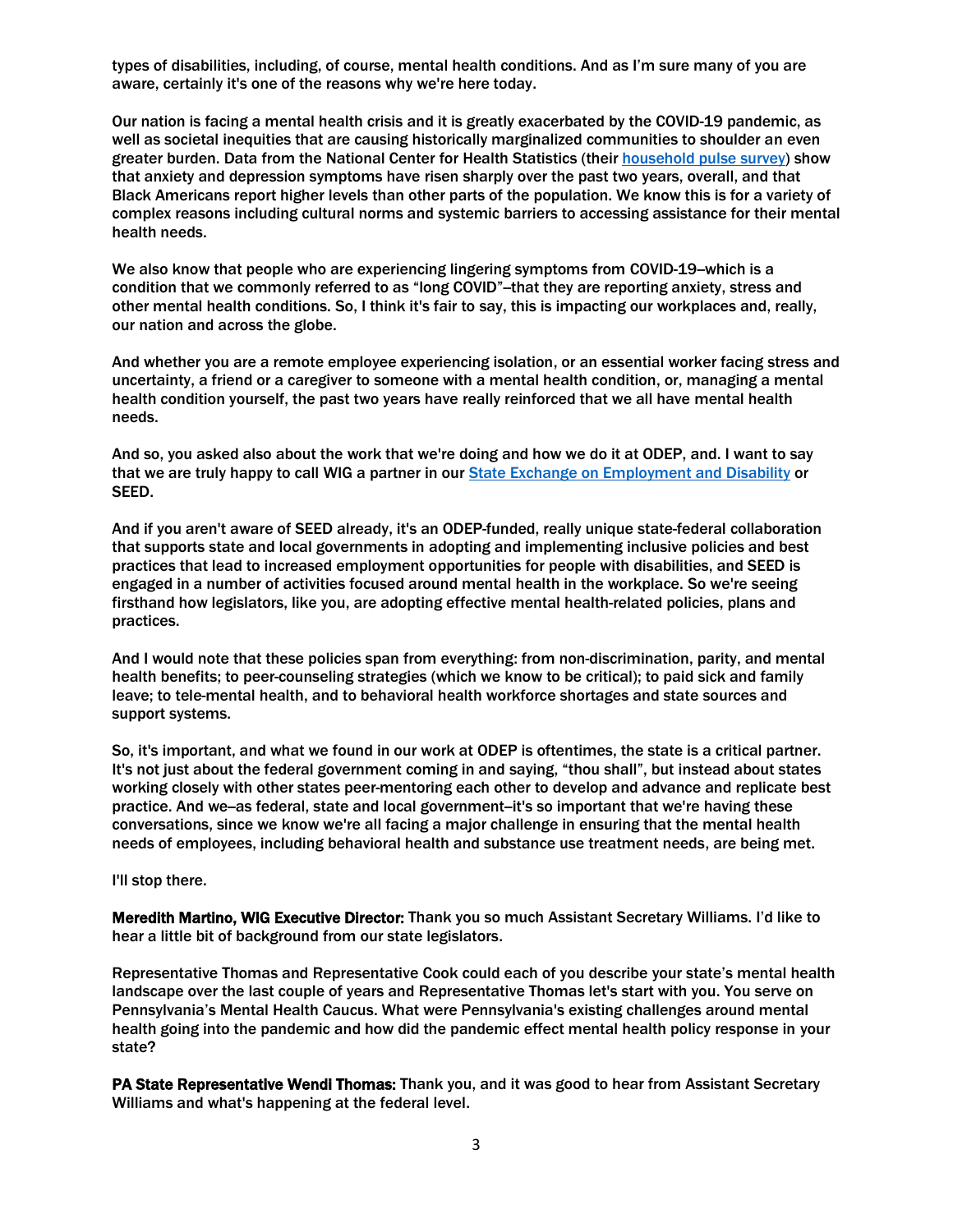From pre-pandemic, so, two-three years ago, what were we focused on. We are a very diverse state in Pennsylvania. We have big urban centers we have a big rural center (part of the state). And so, this "stigma" around mental health and behavioral health was one of the big focuses of ou[r Caucus.](https://www.pahousegop.com/Video/Caucus-Programs)

Another big focus was what we were seeing happening in the schools. [We had a Suicide Prevention](https://www.dhs.pa.gov/Services/Assistance/Pages/Suicide-Prevention.aspx)  [Task Force.](https://www.dhs.pa.gov/Services/Assistance/Pages/Suicide-Prevention.aspx) We, sadly, in my home district had the youngest-ever suicide in middle school and so there was a big light on children: providing resources; what role do school public schools play; how do we support kids in mental health.

You know substance abuse in that area was also a focus, but I think we were trying to deal with stigma and kids. I would say those seemed to rise to the top. And then in fact we had a hearing in Bucks County, and we had-so not in Harrisburg our capital. We still had 17 state legislators (bipartisanly) show up in-person (because that's how we did them then) and had a hearing about mental health and schools and heard significantly about the issues that were happening pre-pandemic.

So now we come into the pandemic and where, you know, I would say in 2021. Now I can look back and say we were in the middle of it, but we thought we might be coming out of it last spring. And what we began to see rise to the top is our healthcare heroes, you know our nurses. our doctors, our first responders. People who are on the front lines. People who are not at home when everybody else was but were going into homes and dealing with patients and becoming all things to everyone, because no one could come in the hospital and visit. They were holding someone's hand as they die or trying to get the family to facetime, and then they're trying to take care of a patient. It was really, really hard.

And so, we had a hearing about that, and we heard what were the issues and you know (we all know) the stats on the potential people thinking of leaving healthcare. So, we, you know, what was the problem? What was happening today. And actually, at that hearing, we had some information about what other states were doing, and it was very early on. So, you know, we heard about some other things that other states were doing, because we are trying to help the process and government doesn't move quickly, I think we all on the phone can agree.

So, what could we do? How could we help? But that population really was suffering and, frankly, I think, continues to suffer. And there was all this outpouring in COVID, all this support, signs up everywhere. You know I (like everyone else) had them on our front lawn, "We Care About You." And then, as we started to come out people started to go back to their lives, I think they felt a little bit left behind too, and that became part of their mental health struggles.

And now here we are in 2022 and I would say, you know, for me-and I know many on the Caucus, you know, agree--what has become evident is everyone is now… .So in the rural areas, we still have a stigma issue. Not to generalize, but I would say in the suburban-urban areas, much more mental health is freely talked about, and what has come to light is we don't have enough providers. So, whether it's telemedicine… . I had a constituent who had a child thinking of harming themselves. The school gave her a list of 45 providers to call. 4 days, 45 providers-no one could see her. And she was writing a check. There wasn't even an insurance issue, and I know we're going to talk about parity.

So just the lack of providers has really come to light. I sit on the Mental Health Commission with our local hospitals in the county and the struggles they're having hiring people, having someone come in. And they're having people come into their emergency rooms and, unfortunately, they're sitting there till they can find resources for them and it's really a struggle.

So, we had everything we had before, we had what we had in the middle, and now we have a lack of people to serve the people who need mental health. And that's the evolution that I've seen in mental health, and why I believe it's truly a crisis right now.

Meredith Martino, WIG Executive Director: I really identify with so much of what you just said. I'm in Virginia and I have two children currently ages, well,  $12<sup>th</sup>$  grade and 5<sup>th</sup> grade, and I know of at least one suicide at my daughter's high school. That was just heartbreaking, and it was a little girl that she used to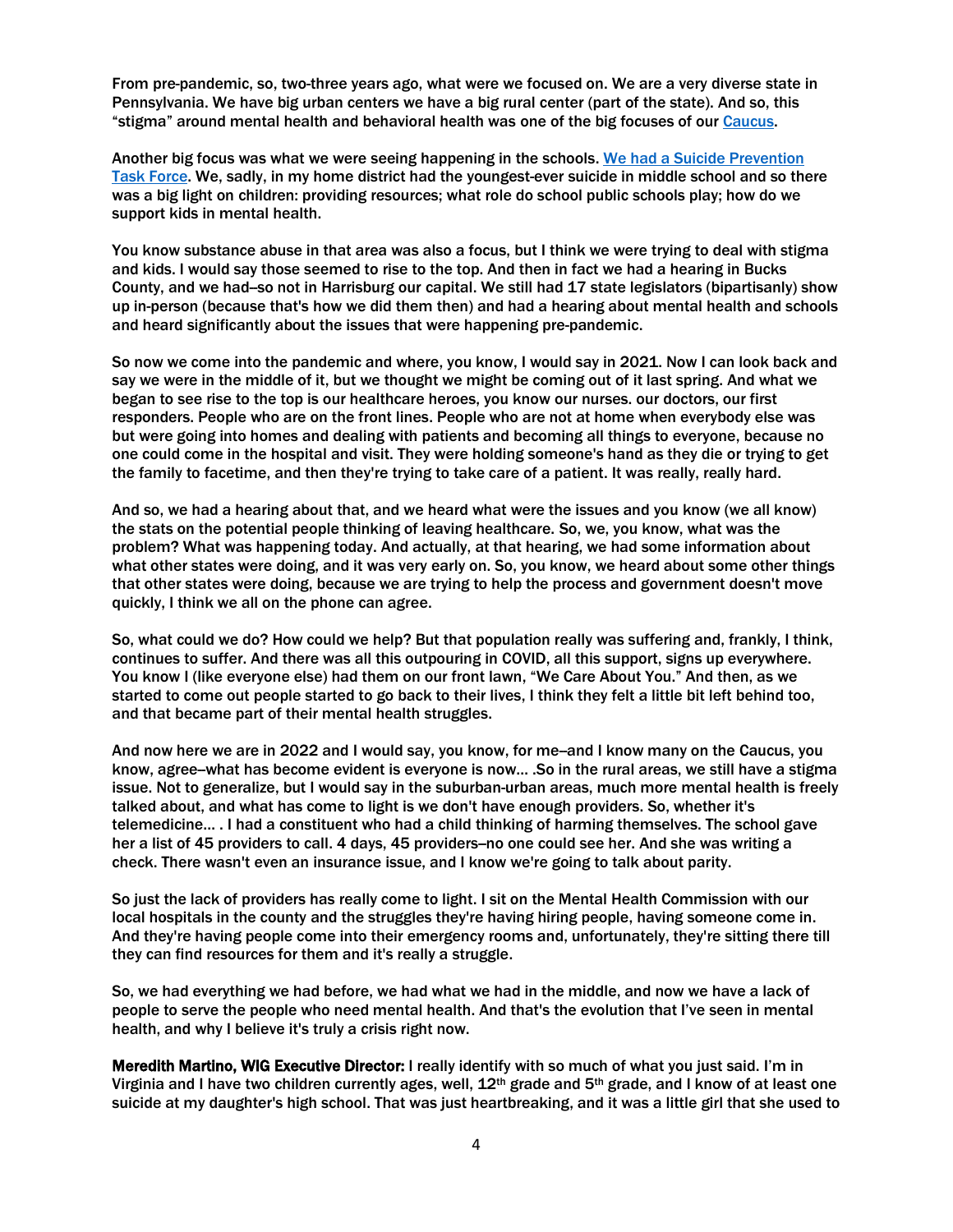play with in the neighborhood sometimes growing up. And I don't think that was the only one, that was one that I remember the most. It really is just staggeringly sad on top of everything else that was happening in the world at that time, to just see these kids who just felt like they couldn't cope with what was going on. So, thank you for your work on that because I do think that's really important.

Representative Cook let's hear a little bit about what's been going on in Connecticut. You've been working for a really long time on mental health and substance use disorders in your state. What was the mental health policy landscape like in Connecticut going into the pandemic and how was your state able to adapt?

CT State Representative Michelle Cook: Thank you for that and I want to thank my good colleague from Pennsylvania. Actually, I'm heading your way tomorrow.

Connecticut tends to be a little bit more progressive and really trying to find ways to help folks, but I think that regardless of what state we are in, the stigma is equal across the board. And that is a sad reality when folks are really afraid to get the assistance and the help that they need because they're afraid of what somebody else has to say. And that has that has no age, that has no color barrier, no ethnicity barrier. It is a sad reality.

Over the last several years in Connecticut, we've made great strides to work on mental health care systems improving the access and care. Going back well before the pandemic, we started in 2015 [ensuring that school-based](https://www.cga.ct.gov/asp/cgabillstatus/cgabillstatus.asp?selBillType=Public+Act&which_year=2015&bill_num=96) mental health programs screen children that were experiencing schooladjustment problems. We also provided supports addressing those problems during that legislative year. So, we have a couple of Public Acts (and I know that you all have some of my notes) and so we can send that information out to give those Public Acts. And then we established some training on trauma to inform the different types of practices that might be utilized in the schools.

We also gave providers more flexibility in the care that they could offer as well. We passed legislation to enable [licensed alcohol and drug counselors](https://www.cga.ct.gov/asp/cgabillstatus/cgabillstatus.asp?selBillType=Public+Act&which_year=2017&bill_num=146) to offer counseling to persons that were diagnosed with cooccurring mental health conditions.

In looking at the providers' scope of practice, that bill also established a Task Force that's studied the projected psychiatric workforce shortage. So, we did that well before the pandemic hit, recognizing that there was already a shortage in mental health care, and we recognize that not only in our schools but outside of our schools. We don't have enough social workers, we don't have enough of the healthcare providers as a whole, let alone the specific realms that we're looking at. In 2019, then, we went ahead an[d enacted legislation that allows APRNs](https://www.cga.ct.gov/asp/cgabillstatus/cgabillstatus.asp?selBillType=Public+Act&which_year=2019&bill_num=98) [Advanced Practice Registered Nurses] to be certified as psychiatric mental health providers to authorize emergency treatment in certain cases. There's another Public Act for that one as well.

I do believe, though, that one of the most important impactful pieces of legislation that we've passed was to expand access to mental health treatment in 2019, and that was our [Parity](https://www.cga.ct.gov/asp/cgabillstatus/cgabillstatus.asp?selBillType=Public+Act&which_year=2019&bill_num=159) Bill. That law required insurance companies to treat mental health and substance abuse disorders, just as they would any other physical illness. We often know that our body is separated out by the head and then the neck is not connected "obviously" from there down, and so recognizing that we're all one piece really becomes part of the educational process. Our parity law allowed mental health and substance use disorder conditions to then fall over into those different types of the worst disparities for access, and then having affordable mental health care services, we do now have one of the best.

This year, actually-and so this one's kind of hot off the press, because we decided that we were going to be able to do this today. We had not passed, our HB [5001,](https://www.cga.ct.gov/asp/CGABillStatus/cgabillstatus.asp?selBillType=Bill&bill_num=HB5001) which is our Act Concerning Children's Mental Health, we did that this year. We're waiting the governor's signature on that, and I cannot give all of the members of my Chamber enough credit for doing what they've done. But this required…you know this has so much. It talks about social worker licensures; it talks about the temporary permits that we're offering out to the Masters in Social Work students to be able to offer services; it talks about needbased assistance for mental health services and different applications for that; we are creating a Children's Mental Health Advisory Board; mobile psychiatric services, and some data that comes along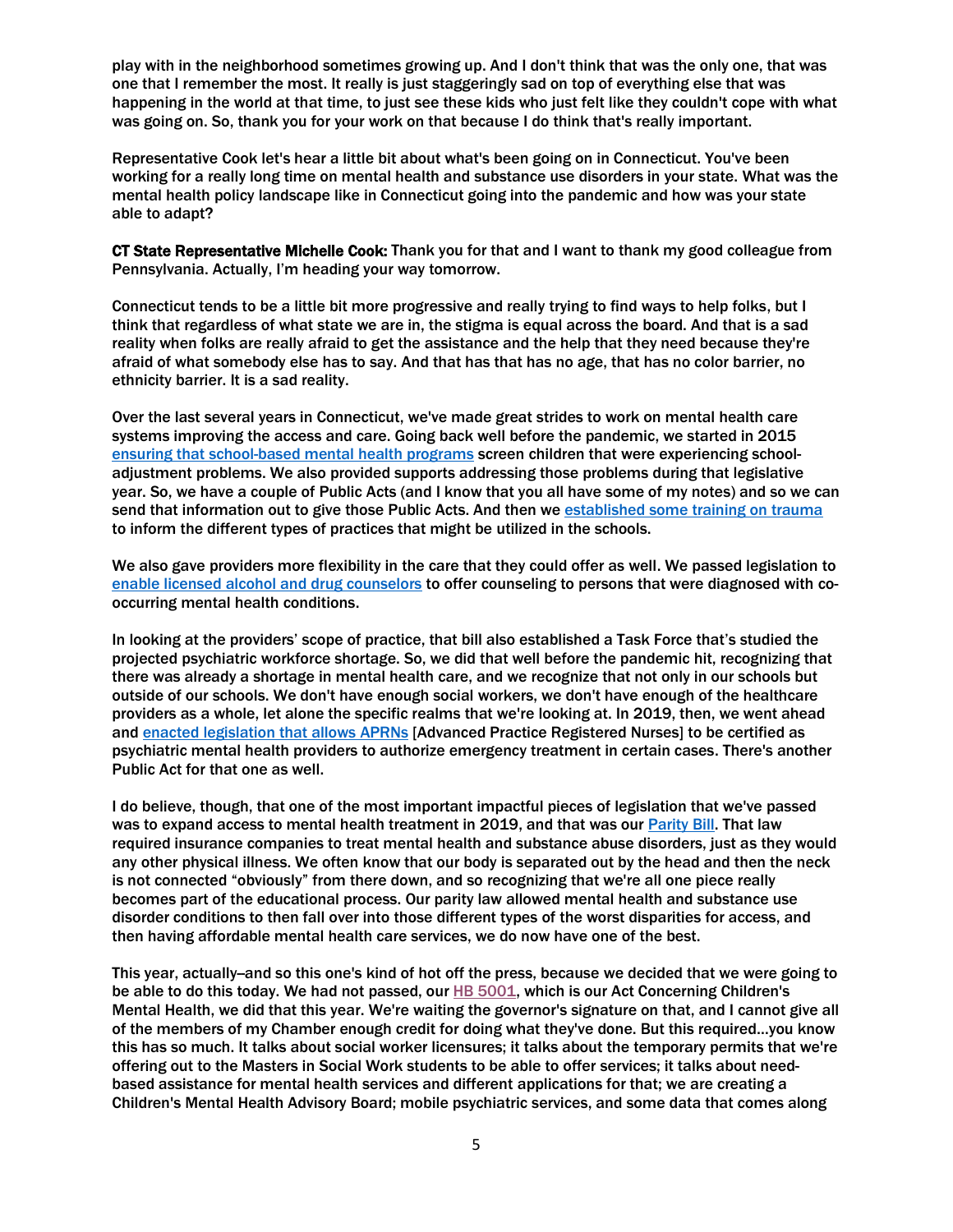with that; different pilot programs and different communities that may be handling mental health in a different manner than other communities. We have now an Office of Healthcare Advocate employee specifically for the mental health crisis that we're looking on, and this really goes on and on. We have roughly-and I'm looking at it right here because it was so much is so fresh-over 73 sections in this piece of incredible legislation to help all of the conversation regarding this.

And I think what also is so vitally important is not only what we're doing at the State House, but it's what our superintendents, our principles, our employers, our employees--what they're doing [speaker froze] [wrap-around community offering.](https://portal.ct.gov/SDE/Press-Room/Press-Releases/2020/Announcement-of-New-Social-and-Emotional-Learning-Course-to-Support-CT-School-Staff) Our schools in my community specifically did a leadership workshop with all of the superintendents in the Northwest corner (and that covers a multitude of districts) and they did that all on their own partnering with the hospitals in their areas and the mental health facilities in their areas. So, they're seeing it from the inside out, not only for their students but for their faculty. And so, we have to recognize if we're not healthy adults, we can't offer health to our children, and we have to have understanding.

And I am happy to continue the conversation and I'm just so in awe of the great work that everybody does, and I look forward to the continued conversation Thank you, Meredith.

Meredith Martino, WIG Executive Director: Thank you Representative Cook.

I'd like to ask Debbie Plotnick of Mental Health America to speak next. Debbie, can you give us a sense of the bigger picture? Nationwide COVID shutdowns affected everyone's daily life, but what did that mean for individuals and families during the pandemic and what did we learn during this time, and how can those lessons inform our new normal, especially in the area of our focus for our discussion today, which is the workplace.

Debbie Plotnick, Mental Health America: Thank you, Meredith. I'm so happy to be here today and to celebrate [May as Mental Health Month,](https://www.mhanational.org/mental-health-month) which by the way, Mental Health America started in the 1950s, we're very proud of that. We're really happy to be here and we have seen tremendous changes since COVID.

I'm going to put in the chat in a minute when I'm finished talking a [screening data from 2021.](https://mhanational.org/mental-health-and-covid-19-two-years-after-pandemic) Mental Health America without fanfare in 2014 started a [screening site](https://screening.mhanational.org/screening-tools/) [recording timed out]. Sorry, the recording stopped in the middle there. We've had a 500% increase in the number of people who come to our site since 2021. And who is coming to our site, who are the 15,000 people a day, 5.4 million just since the beginning of the pandemic? Well, the vast majority of them are quite young.

And why do I mention this? This is so important to what the Representatives have talked about, about young people. Why does that matter in our conversation about employment and work? Because what do employees care about most of all? They care about their children. So not only are they having all of the stress and anxiety, and we are finding that 45% of the people who are taking these screens--now, these are people who are coming of their own volition, so they know something's starting to bother them--they're between 11 and 17. These are the school kids. So, I commend Connecticut. Connecticut evolved as a model for their school mental health bills-it's amazing-and also for parity. And for my home state of Pennsylvania, Pennsylvania as well, but these are things that need to come out.

Why does it matter in the context of work and mental health? Well, we know that folks with mental health conditions need to stay in the workplace. We know they need to come back to the workplace. We know that people who, under the kinds of extreme stressors to themselves and to their families, need to stay in the workplace. Why does that matter? Because work is part of wellness. Having that meaningful engagement with your colleagues-your community-is so important to people maintaining their wellness and regaining their wellness if, in fact, something has happened. Which is why we're so happy to work with the SEED program because when we think about folks with disabilities, we need to think about folks with all kinds of issues and how work is so important.

But as we look at what has happened since COVID, our screening data is quite clear. So not only are most of the folks coming young--not all of them, but 45% of them--but of all the people coming, about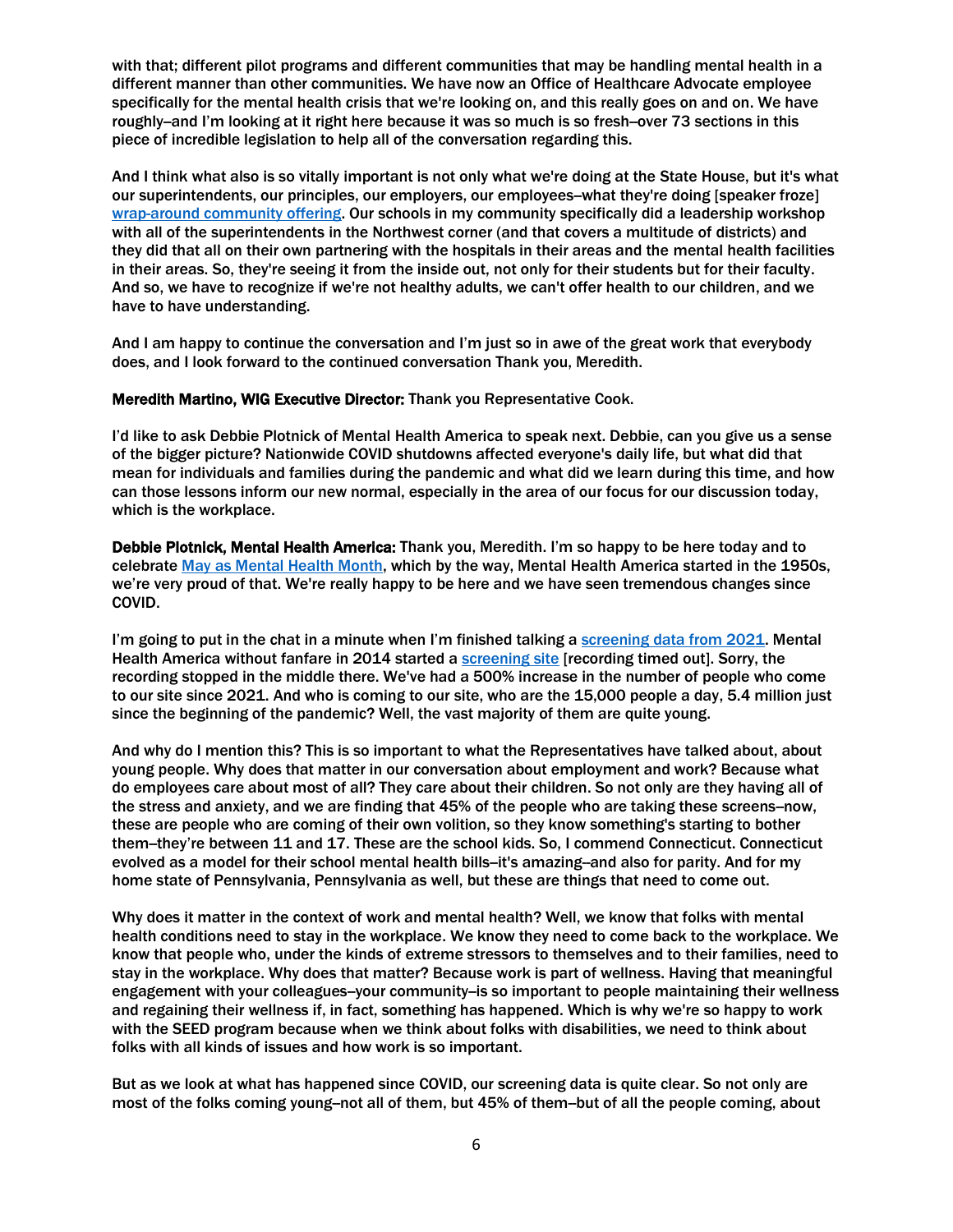80% of them are now screening in moderate-to-severe for anxiety and depression, and young people in particular are reporting that they are feeling suicidal one or more days per week. And this really matters, and this matters to employers, it matters to employees, it matters to our families.

And I'll dive a little bit deeper as we continue our conversation on more of the legislative things we can do, and in the meantime, I will put a link to ou[r screening data for 2019 t](https://mhanational.org/mental-health-and-covid-19-two-years-after-pandemic)hat really shows the tremendous uptick since COVID.

Meredith Martino, WIG Executive Director: Thanks Debbie. That's really sobering information.

I'd like to shift the discussion a little bit to what's happening post-pandemic and how we can talk about policy strategies that are relevant for the long term.

Assistant Secretary Williams, the federal government recently proposed a really bold vision to address mental health nationwide. Could you tell us more about that initiative, especially as it relates to the workplace environment and the economic recovery, and who do you see as integral partners in those efforts?

Assistant Secretary Taryn Williams: Absolutely, and I really appreciate that question.

In his State of the Union address back in March, President Biden really laid out [a whole of government](https://www.whitehouse.gov/briefing-room/statements-releases/2022/03/01/fact-sheet-president-biden-to-announce-strategy-to-address-our-national-mental-health-crisis-as-part-of-unity-agenda-in-his-first-state-of-the-union/)  [plan](https://www.whitehouse.gov/briefing-room/statements-releases/2022/03/01/fact-sheet-president-biden-to-announce-strategy-to-address-our-national-mental-health-crisis-as-part-of-unity-agenda-in-his-first-state-of-the-union/) to address the national mental health crisis. And core pillars of that plan included connecting more people to needed care and really supporting Americans by creating healthy environments. And we know- -and I'm saying this not just because I'm here from the Department of Labor-but it's clear that America's workplaces have a really critical role to play in this, and that's why the U.S. Department of Labor is so committed to helping employers understand the steps that they can take to promote mental [health-friendly work environments.](https://www.dol.gov/agencies/odep)

And, chief among these is providing workers with mental health conditions the supports that they may need in order to perform their jobs. There's a lot of things that we talk about when we talk about the supports. Accommodations are central to a healthy and inclusive work environment, but they're not the only thing that an employer can and should do. In fact, they're just one piece of a four-pronged framework that we call the 4 A's of a mental health-friendly workplace.

That first A stands for Awareness. It's really important for employers to conduct training and education about mental health issues and to take action to foster a supportive workplace culture.

The second A I already referenced but it's important to note again, is Accommodations. Again, accommodations aren't always tangible products or physical changes, and that is often the case when it comes to accommodations for people with mental health conditions. Some examples which I know will be familiar to this audience include remote work which can provide distance, perhaps from triggering factors. It can also include temporary changes to specific non-essential assignments. But I want to note that it's important to remember that not all employees with a mental health condition will need an accommodation.

Something else that we can do is the third A which is **Assistance**. So, for employees who have or may develop a mental health condition, this is something that many employers provide through Employee Assistance Programs, or as they're commonly known, EAPs and/or Wellness Programs.

And then the final one is something that has already been mentioned a little bit today and is an important part of the puzzle is Access to treatment. Employers are encouraged to assess their health care plans to ensure or increase coverage for behavioral and mental health treatment. And I want to be clear that we have data that show that that's something that's not only a benefit to the individual, but frankly has been shown that it can help companies in their bottom line. So that's [data](https://psychiatry.org/newsroom/apa-public-opinion-poll-2021-workplace) that we have from the [American Psychiatric Association](https://workplacementalhealth.org/Making-The-Business-Case) where they've shown that more than 80% of employees treated for mental health conditions reported improved levels of efficiency and satisfaction at work. And I think my colleagues throughout the Department of Labor, they would say that I'd be remiss if I didn't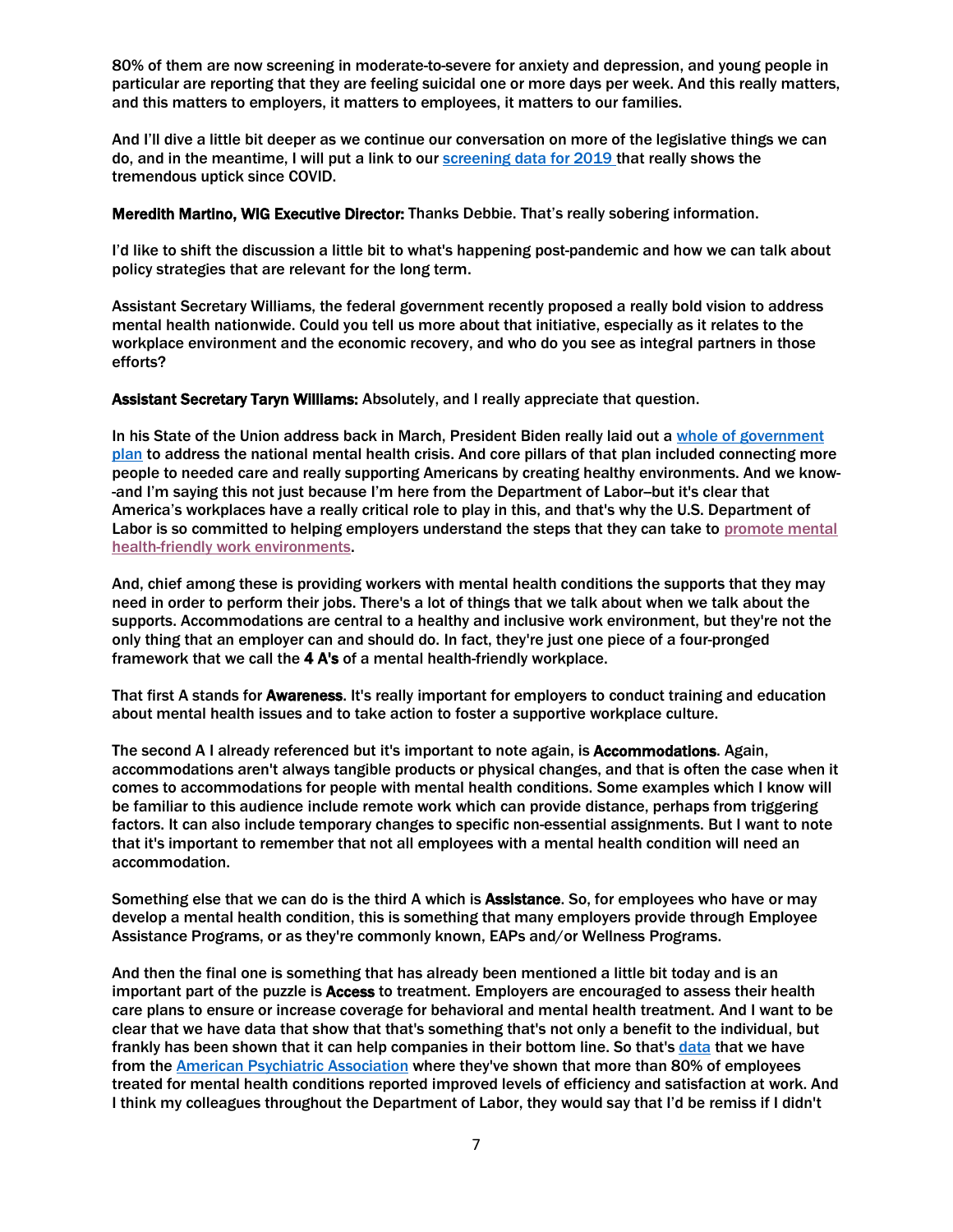also say that any plan that provides access to mental health services needs to comply with the Mental [Health Parity and Addiction Equity Act](https://www.cms.gov/CCIIO/Programs-and-Initiatives/Other-Insurance-Protections/mhpaea_factsheet) which requires insurance companies and health plans to cover mental health and substance use disorder benefits the same way they cover physical benefits.

So that's just a sample of some of the activities that an employer can do to ensure that their workplaces are more supportive.

But while employers do have a critical role to play, I think it's important to note that everyone in the workplace can do something. That can be whether we're a company leader, a manager, a co-worker or the individuals themselves who are managing a mental health condition. And it's in that spirit that our agency recently through our campaign for Disability Employment launched a public education campaign called "[Mental Health At Work: What Can I Do?](https://www.whatcanyoudocampaign.org/)" It's built around television and radio public service announcements exploring the roles that we all play in promoting workplace well-being.

And so, if the technology works for us today-because every once in a while, it just doesn't work as well as I would love-I'd like to play that PSA for you now and what we'll do is just watch the 60-second version with open captions and let's go: [Link to PSA](https://www.whatcanyoudocampaign.org/wp-content/uploads/2022/02/psa-mental-health-at-work-what-can-i-do-open-captioned-60s.mp4)

Not hearing sound, are others?

Meredith Martino, WIG Executive Director: Yeah, we're definitely not getting the sound and I apologize about that.

Assistant Secretary Taryn Williams: No, I hope I didn't jinx it by saying that. I hope it works for me digitally (sometimes).

Public Service Announcement Captions: Today, one in five working-age Americans has a mental health condition.

People in all types of jobs and at all levels.

And the key to helping us succeed is a supportive and inclusive workplace.

All of us have a role to play in making that happen.

So, what can I do to help?

As a CEO, I can set the tone for supportive culture.

As a Manager, I can offer assistance and accommodations.

As a co-worker, I can listen and be a source of support to my colleagues.

As someone with a mental health condition, I can ask for what I need to perform my best.

I can offer all employees the supports they need to deliver on the job.

For the team and for the business.

What can I do?

What can I do?

What can I do?

I can remind others that we all benefit from workplaces that promote good mental health.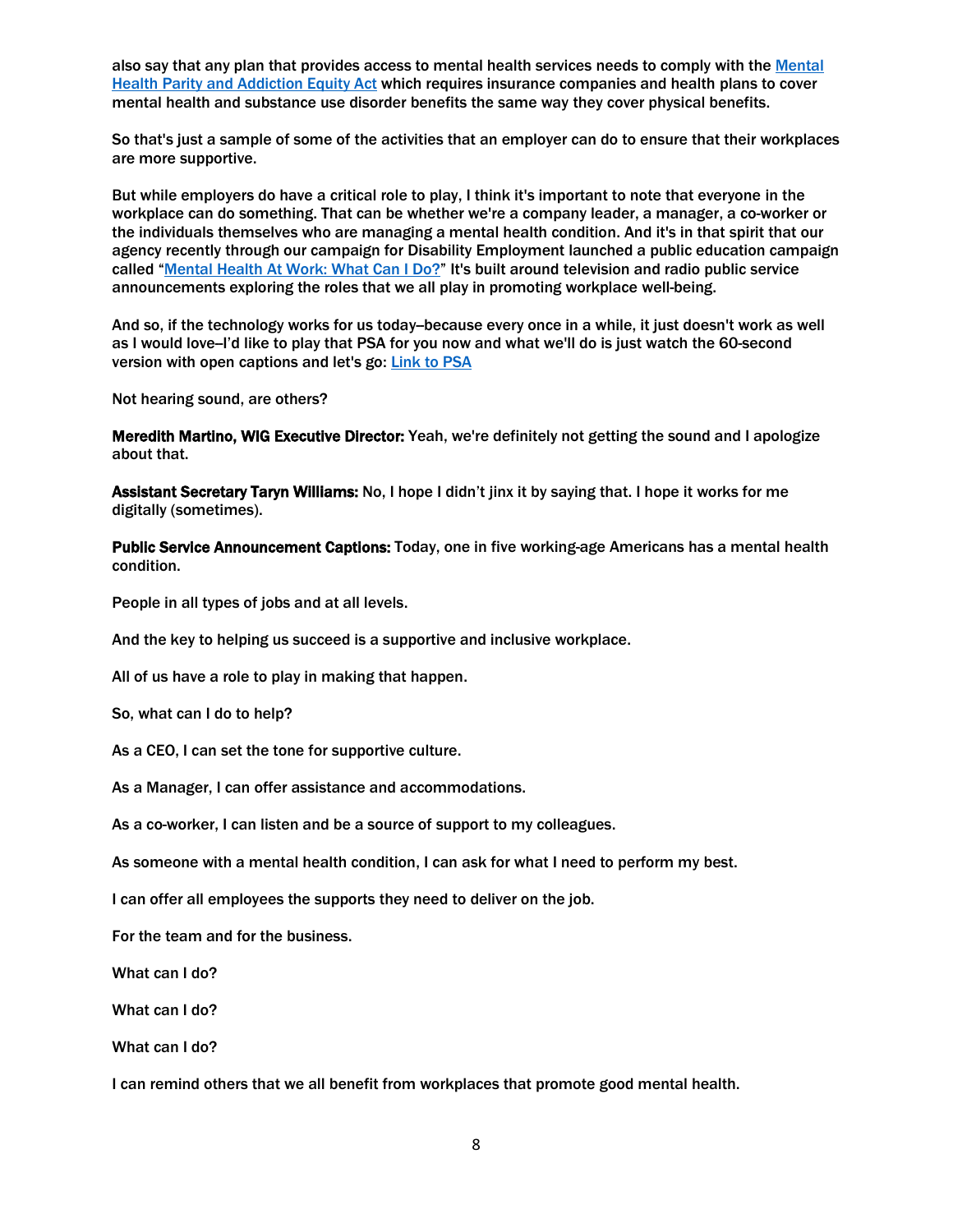Mental health-friendly workplaces are more important than ever.

And all of us have a role to play in promoting them

Learn more at[: WhatCanYouDoCampaign.org](https://www.whatcanyoudocampaign.org/)

Assistant Secretary Taryn Williams: I'm so glad that worked. I hope you liked the spot as much as I do. I can say our team worked really closely with leading mental health experts as well as employer associations to shape that message. I also want to note that the people in the cast are real people, not actors and we really think that can help foster workplace well-being in a relatable way. That PSA will be coming to a TV or radio station near you soon, and there's also an online component to the [campaign](https://www.whatcanyoudocampaign.org/psa-campaigns/mental-health-psa/) and a number of coordinating resources.

We recognize that we're in a moment, where conversations about mental health have really increased and we want to give visibility to that and ensure that employers and workplaces have the tools that they need. So, you can check out all of those products by visiting: [WhatCanYouDoCampaign.org](https://www.whatcanyoudocampaign.org/) (I know it was dropped the chat as well).

Meredith Martino, WIG Executive Director: Thank you so much Assistant Secretary Williams. That's a fantastic PSA and I will say now-having heard the four A's-I recognize that some of them made a little cameo in the PSA, and I think that's really clever. It was a really great way to deliver that message.

Debbie I'd like to get back to a question for you. You work with states and advocacy groups all across the country. From your perspective, what are actions that legislators could consider taking that would really make an impact in addressing the mental health crisis in their states?

Debbie Plotnick, Mental Health America: Thank you, Meredith, that is so important, and it is my pleasure to work with WIG and with the other national legislative organizations.

Some of the things that states can do right now to really make a difference in mental health is to do things that we already talked about. Kids well, there are a number of states--Connecticut being one that we hold up as model legislation for teaching about mental health in schools. Why does this matter? Because once kids know what to look for in themselves, to look for in their friends, that will help them reach out when they need help. It will help bring down that degree of suicidal feelings that people are having when they think they're the only one, so really important to do mental health education.

Assistant Secretary Williams talked about parity. Parity is so important here. You know the Mental Health-let's get it straight, MHPAEA-the [Mental Health](https://www.cms.gov/CCIIO/Programs-and-Initiatives/Other-Insurance-Protections/mhpaea_factsheet) Parity and Addiction Equity Act. The national parity law 14 years old now and many of the states have enacted laws that shore up the national parity law by putting teeth into it by having some consequences when parity is not being followed and making sure that insurance companies are tracking and being more transparent, this is essential.

There's something I want to bring up with respect to parity that isn't well-known and state legislators have made some attempts to remedy this. There's also a bill at [the federal level](https://www.murphy.senate.gov/imo/media/doc/chcgpsa_one_pager.pdf) that was introduced by Michigan Senator Debbie Stabenow and by Connecticut Senator Chris Murphy about state employee plans that exempt themselves from parity. And these are the kinds of plans that firefighters, and teachers, and professors have as their mental-as their health plans. Many of these plans across the country have chosen not to provide mental health services, that's the opt-out that still exists. We need to close that loophole at the federal level--that's the bill that Senators Stabenow and Murphy have introduced--but states are starting to close that loophole on their own. A very important thing to make sure that the plans that cover these essential firefighters, police, the people on the front lines--that they have the mental health help (and their families) that they need, especially with the pressure that they are under.

The other major issue right now that states really need to pay attention to that's going to make a huge difference: We heard Representative Thomas talk about how people are going to the emergency rooms. Well, right now, the mental health[/Suicide Prevention crisis lifeline-](https://suicidepreventionlifeline.org/current-events/the-lifeline-and-988/#:~:text=988%20has%20been%20designated%20as,starting%20on%20July%2016%2C%202022.)which is now a whole big 10-digit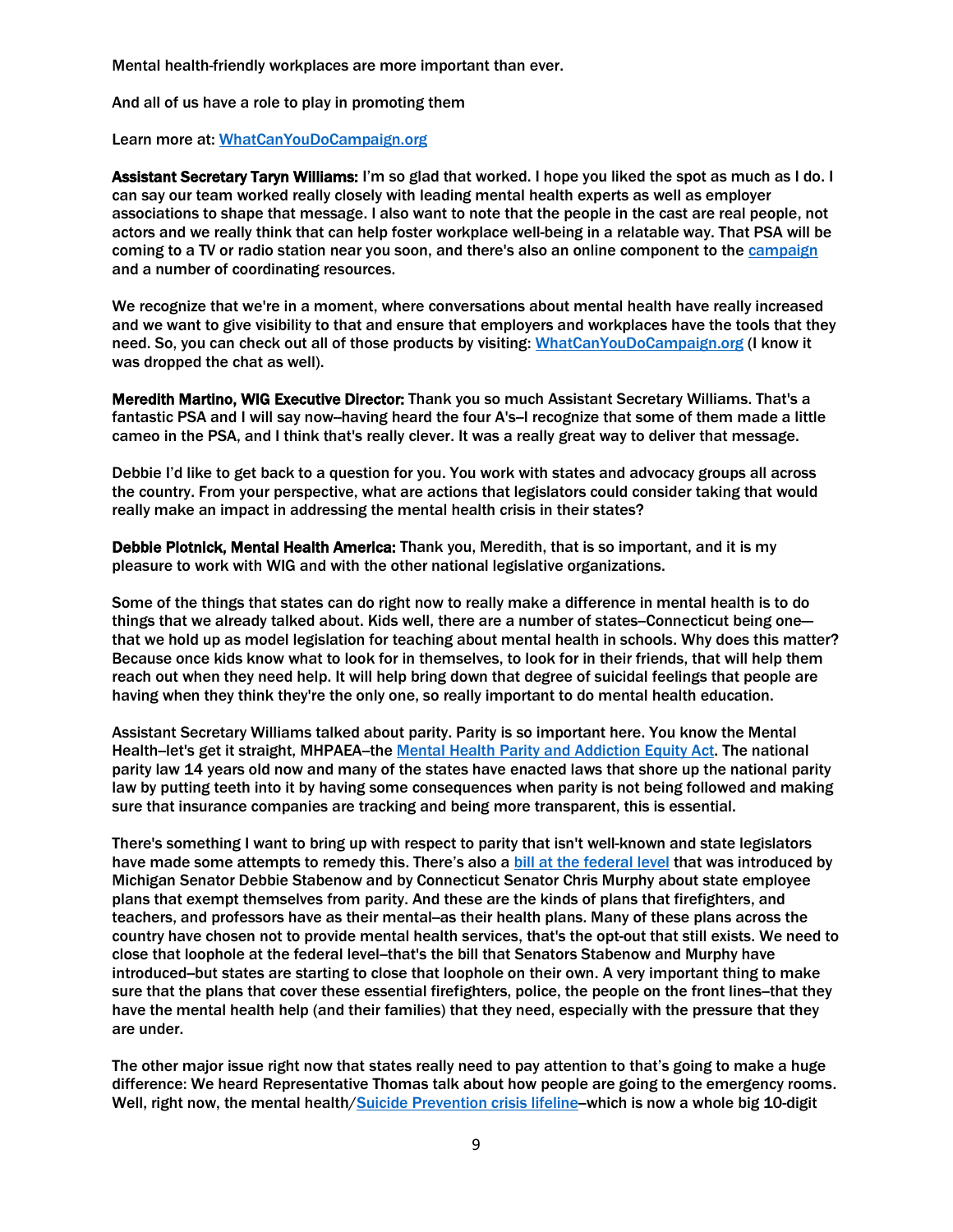number that even I trip over all the time-on July  $16<sup>th</sup>$  of this year, we are very, very close-is going to become [988 nationwide.](https://www.fcc.gov/suicide-prevention-hotline) Why does it matter to state legislators? Because we want those calls to be answered locally.

Right now, there are local call centers, but is there enough capacity when it becomes that three-digit number? When we divert and deflect away from 911, and when we divert and deflect away from police coming--which can create a lot of issues for folks, especially in communities of color and LGBT folks really don't want to be involved in having police come--so building out that infrastructure. What to the states have to do? They have to make sure they are ready. That they have not just local answering, so it doesn't go to the main number back in New York or to a neighboring state, because you want to talk to someone who's in your community.

And about 80%, it's really a telehealth call. About 80% of calls are actually dealt with right then and there and the immediate crisis is resolved. But we need to make sure that there's the capacity, building out that workforce, getting the things we need, how do we fund that--it's not just the calls. And you know, little more than 10-15% when you need someone to come, who do you want to come? You want mental health professionals, you want peer specialists.

And in the case where we need to go somewhere-that very small percentage of people that need to go somewhere right then and there-emergency rooms are overwhelming or worse yet, sometimes people end up arrested or they end up being transported in police cars and handcuffed. Very, very traumatizing. So, we need free-standing crisis centers, and pure respite and things that make people feel heard and respected, and states really have to build out that infrastructure.

Right now, we only have four states that have passed comprehensive legislation to have that kinds of things in place and have sustainable funding, not just funding from their state budgets--really important, we need that. Not just pulldown from the federal COVID funding-very important as well, and **SAMSHA** [grants to 50 states have gone out--](https://www.samhsa.gov/grants/grant-announcements-2022)but that sustainable funding. And that's going to come in what a lot of state legislators here as being spelled "t-a-x", but it's really a fee, "f-e-e" and it's just a little one. We're really talking about something like \$5 or \$6 a year that will help build out that infrastructure.

So these are very important things that states can do. They make sure they have parity with teeth; make sure there's mental health education; make sure they're ready for 988 and with the sustainable funding. What a difference that will make for employers, employees and people continuing to be able to maintain their wellness.

So, thank you for that question, Meredith.

I think you're muted.

Meredith Martino, WIG Executive Director: Sorry about that. Thank you so much Debbie, I appreciate that. And just to give everybody a heads-up, we have a couple more questions for our panelists, so I think we're going to be a little bit past our time. There's just so much to talk about but hang in there with us. We're going to probably wrap up about 5-10 minutes late.

I'd like to come back to Representative Thomas right now. I understand that you have successfully sponsored key legislation that addresses the needs of frontline workers, including their mental health Could you tell us a little bit about the Heroes Act?

PA State Representative Wendi Thomas: Yes, I'd be happy to. And I was very happy to listen to Assistant Secretary Williams and what she was talking about because prior to my life in legislature, I was in business and I actually sold and supporte[d EAP programs.](https://www.shrm.org/resourcesandtools/tools-and-samples/toolkits/pages/managingemployeeassistanceprograms.aspx) So, I'm very, very passionate about EAPs, something the average employee does not even know they have access to.

And how that relates to th[e Heroes](https://www.legis.state.pa.us/cfdocs/billinfo/billinfo.cfm?syear=2021&sInd=0&body=H&type=B&bn=1420) Act is when we looked at our healthcare heroes, those that were suffering-first responders, everybody in that category. So you have first responders, EMS certainly our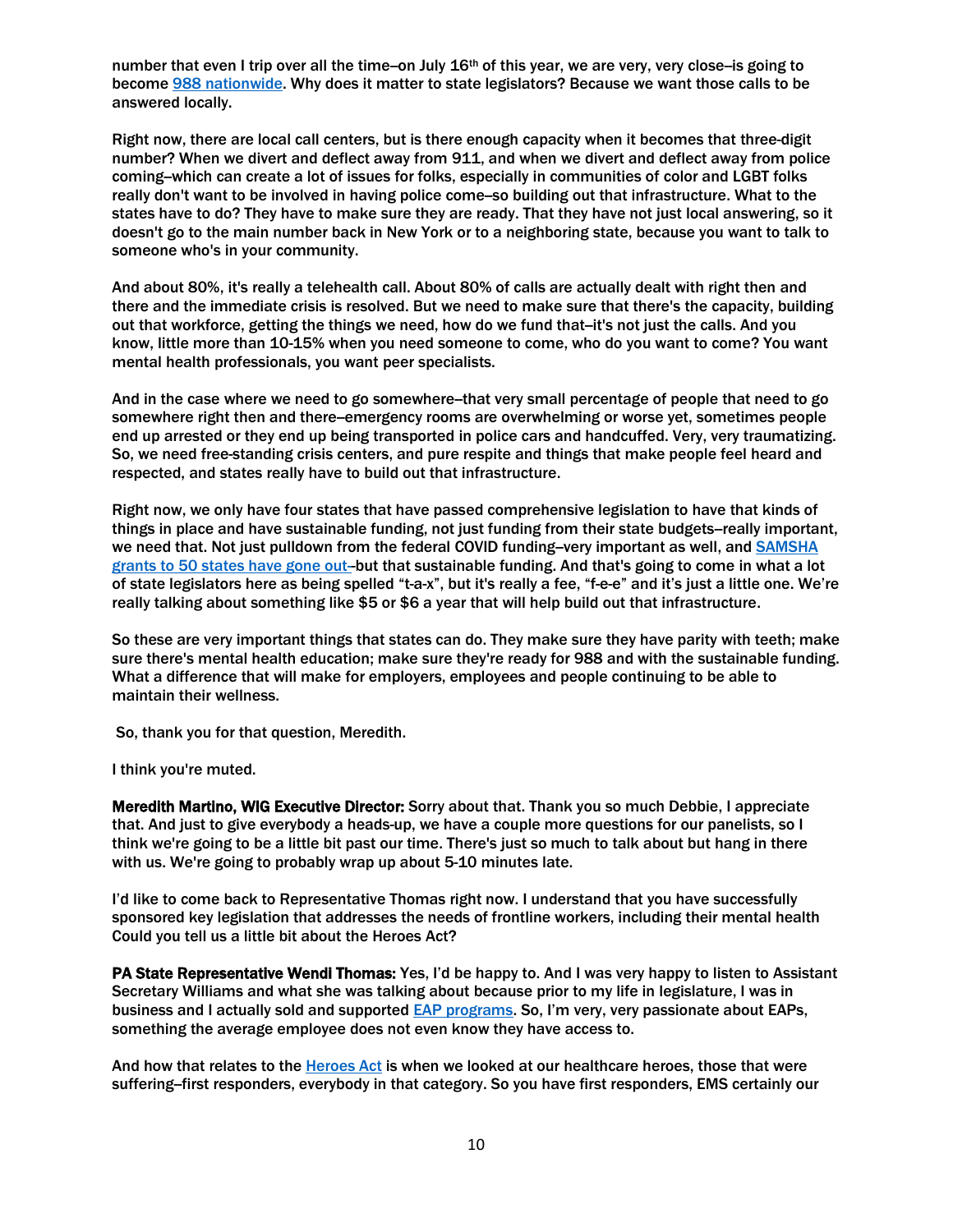medical personnel they-for the most part—did have access through their employers to get some mental health help, but they didn't either know it or they were afraid of ramifications for it.

So, what we did was look at a bill to say that our Department of Human Services would specifically target that group of people and let them know that there is help out there for them. That they can access it. That it won't be held against them. That we want them to access it. That it's free. So while we can't go down to the detail for every employer and what does their EAP in their health plan cover, we do have parity, so they you know they can-if it's a longer mental health issue-they can move into their health plan. We do know they do have someone there just for that first call at least to resolve the urgent situation. And so, this bill would have our Department of Human Services make sure that those people know that there's help for them, that we care about them, and then there's also state resources to back that up that they can use.

One other note, just for the good--and I'm going to follow up on Representative Cook's legislation in Connecticut (I was very impressed) and make sure what we're doing in Pennsylvania stands up--but we have a [Safe2Say](https://www.safe2saypa.org/) line. That came about through school safety when we had some horrific school shootings and that was really intended to be a place where kids could call confidentially. Actually, the largest percentage of calls we get is kids with anxiety on that line, but our kids all know about it.

So, one thing I hope we do with 988-and I am involved in that and Debbie, thank you for all that information I took notes to follow up on that too—but I want to make sure we get that line out to all generations, not just adults. Because when I worked with the EAP back in the day before we were still electronic, we gave out magnets and things. So, we'd have somebody put the magnet in their cabinet or on the fridge or something and then their child will call when they're not home, for help. So, I look at that 988 and just want to make sure we bring that marketing side to make sure we're getting that number out to everybody, especially with these stats on the 11-17-year-old population.

So, my thoughts and thank you. That Healthcare Heroes Act is waiting for a final vote in our Senate, so if we have any of our Senators on, please let's get that run and I'm confident our Governor will sign it.

Meredith Martino, WIG Executive Director: Thank you so much for that, that's great to hear.

Representative Thomas, sorry Representative Cook, you're also working to make sure that mental health care remains a top priority and serve essential workers for the most vulnerable populations. Can you tell us a little bit more about what you've been doing in Connecticut this session?

CT State Representative Michelle Cook: Absolutely. In the lines of employment, I've been honored to be able to work and pass legislation to provide the mental health care services to workers and offer job protections like we've heard about before, especially in that area of our first responders and medical professionals. We know that nobody should be fired for seeking care for physical illness or injury, and no one's employment should be impacted because they have a decision to seek that type of mental health care. So, we've ensured that here in the state.

This year we worked on a bill to protect police officers who are seeking mental health services from being fired. We go back to the stigma and, obviously, in a world where, if you might have some mental issues, we know that that could jeopardize in the line of duty, especially for those folks.

It also creates a training program to raise awareness and improve the interactions between police and the members of our disability community, that was HB [5420.](https://cga.ct.gov/asp/cgabillstatus/cgabillstatus.asp?selBillType=Bill&which_year=2022&bill_num=5420) That bill was passed unanimously in both the House and the Senate and awaits the governor's signature.

In 2019, we passed a law that enabled police officers, parole officers, and firefighters to receive comp benefits for PTSD caused by events that happened in the line of duty and that was [Public Act 19-17](https://www.cga.ct.gov/asp/cgabillstatus/cgabillstatus.asp?selBillType=Bill&which_year=2019&bill_num=164), and then we expanded this to EMTs last year in 2021 and emergency dispatchers, and corrections officers recognizing that not only is the impact on the person that's on the front line, but that might be the person that is getting them to the frontline that is also directly impacted [\(Public Act](https://www.cga.ct.gov/asp/cgabillstatus/cgabillstatus.asp?selBillType=Bill&which_year=2021&bill_num=660) 21-107).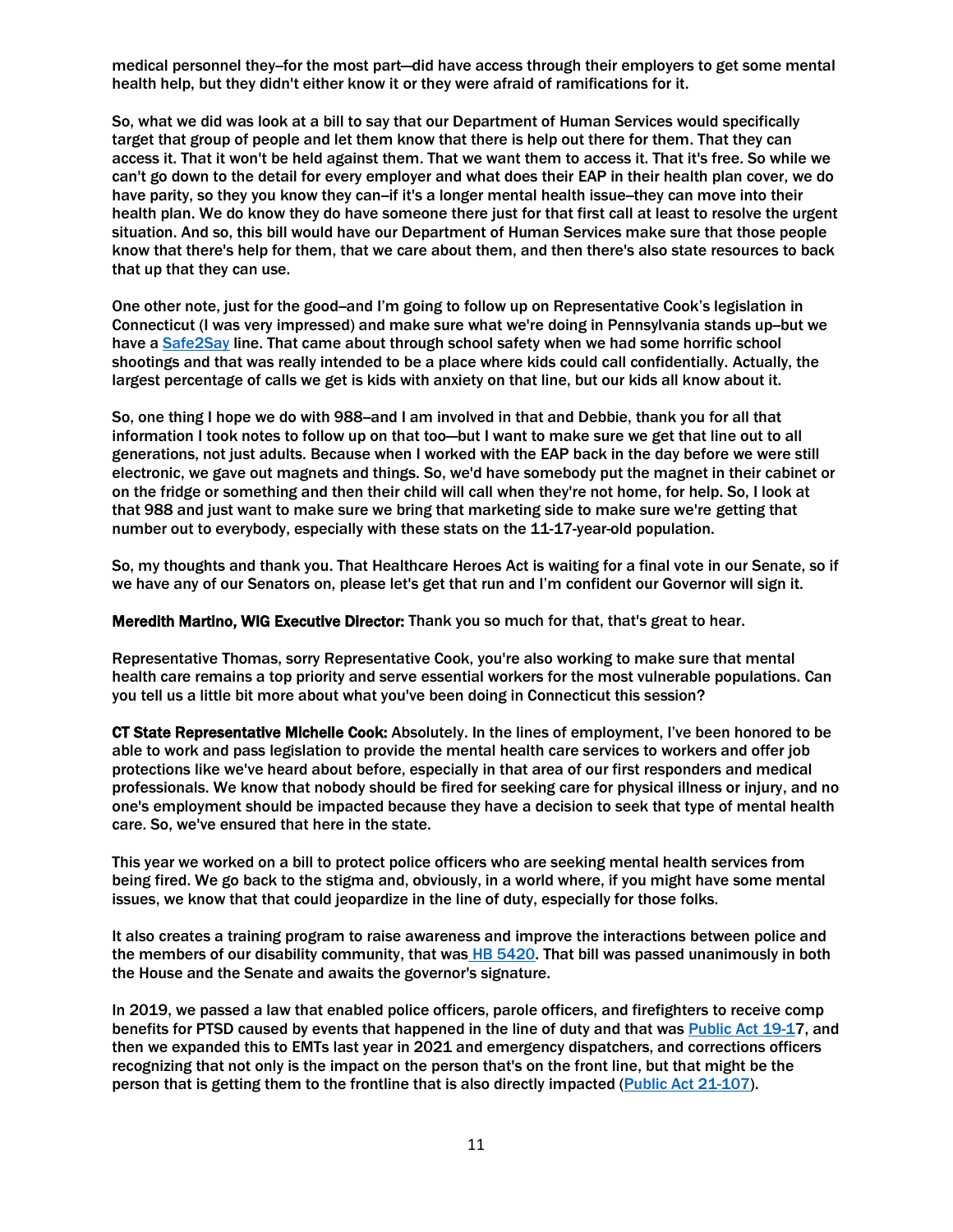Our state budget this year really makes some critical investments in mental health and then in our 2023 budget also leverages funding from the **ARPA** dollars and appropriation dollars in our general fund and other accounts for these very conversations. And I think that boasts to the conversation and to our role. Folks that live in your community and live in your state have to know that we're willing to invest in their mental health without the stigma, and we've really done that.

I also have this year-and this is not on our list-I also did this year something a little bit out of the box. We have put into legislation the ability to use psilocybins [for mental health.](https://portal.ct.gov/DMHAS/Newsworthy/News-Items/Psilocybin-Study-Workgroup) That would be one of the first in that country to do that. So, we have our Connecticut Hospital for Mental Health and Yale are partnering together under the ability, through our guidance to be able to work this out and not do it in a bubble, and to not do it secretly. Folks are traveling all over the country to do something in a backdoor because it's not something that's covered and we're saying, "we hear you." I've been honored to help lead that and working with a couple of Brigadier generals who have retired, recognizing all of the stigmatism and things that we have through our military folks as well as our first responders. This is vitally important and I'm happy to work with folks to get some more information on that too. A national movement would be great.

Meredith Martino, WIG Executive Director: Thanks Representative Cook, I have to say I actually know someone I used to work with someone who took part in a psilocybin study at Johns Hopkins University many, many years ago, and I think that's one of the studies that's laid the groundwork for some of this therapeutic use that's really coming to light. That's really interesting to see it kind of being enacted in a state like Connecticut.

Debbie, I know you wanted to be able to mention some of the legislation that our scheduled moderator Colorado Representative Dafna Michaelson Jenet would have talked about if she'd been able to join us today and not tied up in committee. Would you like to highlight a little bit of what she's been doing in Colorado for our attendees?

Debbie Plotnick, Mental Health America: Absolutely, thank you Meredith. Representative Michaelson Jenet-as I mentioned-is one of our recognized Mental Health Champions and most recently, the most amazing bill that she has worked on with Governor Polis and gotten passed and signed, is that [all](https://leg.colorado.gov/bills/hb21-1068)  [insurance companies in the state of Colorado must cover a mental health check-up](https://leg.colorado.gov/bills/hb21-1068) once a year. We think that's a really important thing that help people understand how they're doing, what they're doing and keeping track of it over time.

She also was instrumental in the fact that Connecticut--and I highly recommend that other states please [take a look at this](https://www.nj.com/opinion/2021/08/telehealth-for-mental-health-care-should-be-made-permanent-opinion.html)—kept permanent all of the expansions to telehealth that happened under the COVID public health emergency because that is something that has helped tremendously with workforce issues. It's not the be-all/end-all but it takes a big chunk out of it when you can set up appointments that can happen over telehealth.

Representative Michaelson Jenet has also been a great champion for making sure that kids in schools understand about mental health--the same thing that Connecticut has done.

And so, these are the kinds of things that will help, as I mentioned, keep folks working, keep families feeling more comfortable so that employees and parents can do their jobs and that we can really keep our workers safe and keep them on jobs and really help improve everyone's mental health.

## So, thank you again.

Meredith Martino, WIG Executive Director: Yeah, thank you! We are a few minutes over, but I want to thank everyone for hanging in there. This was just such a valuable discussion and I wanted to make sure that we got through all the content that we had planned for you.

Please join me in thanking our panelists today: Assistant Secretary Taryn Williams, Pennsylvania State Representative Wendi Thomas, Connecticut State Representative Michelle Cook and Debbie Plotnick of Mental Health America.